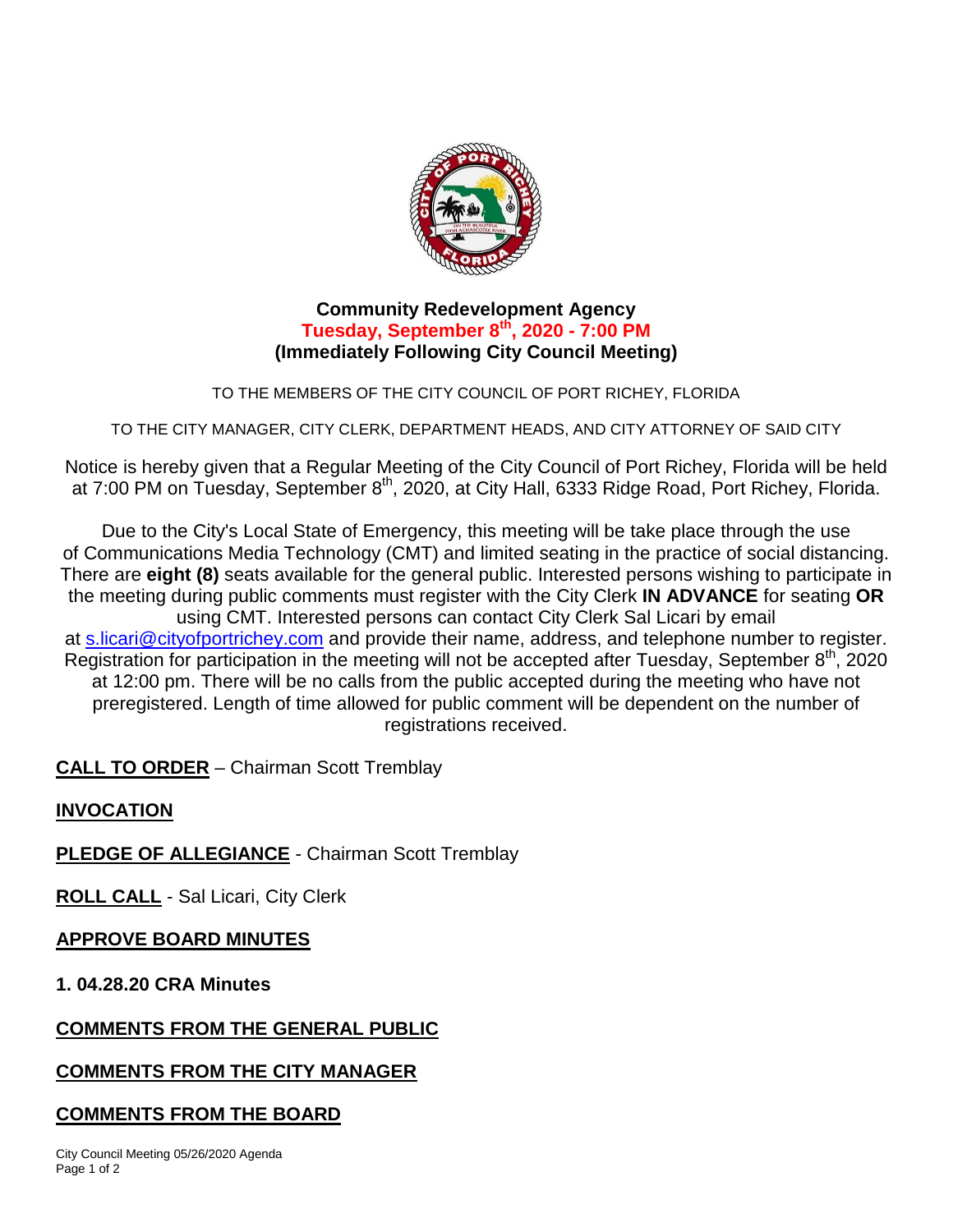#### **AGENDA**

#### **BOARD BUSINESS**

#### **1. Approval of City of Port Richey & Port Richey Community Redevelopment Agency Interlocal Agreement**

#### **OLD BUSINESS**

#### **ADJOURN**

If a person decides to appeal any decision made by a board or council with respect to any matter considered at a meeting or hearing, he or she will need a record of the proceedings and may need to ensure that a verbatim record of the proceedings is made, which record includes the testimony and evidence upon which the appeal is to be based. Any person with a disability requiring reasonable accommodation in order to participate in this meeting should call 727-816-1900 Ext. 112 or fax a written request to 727-816-1916 with a twenty-four (24) hour notice.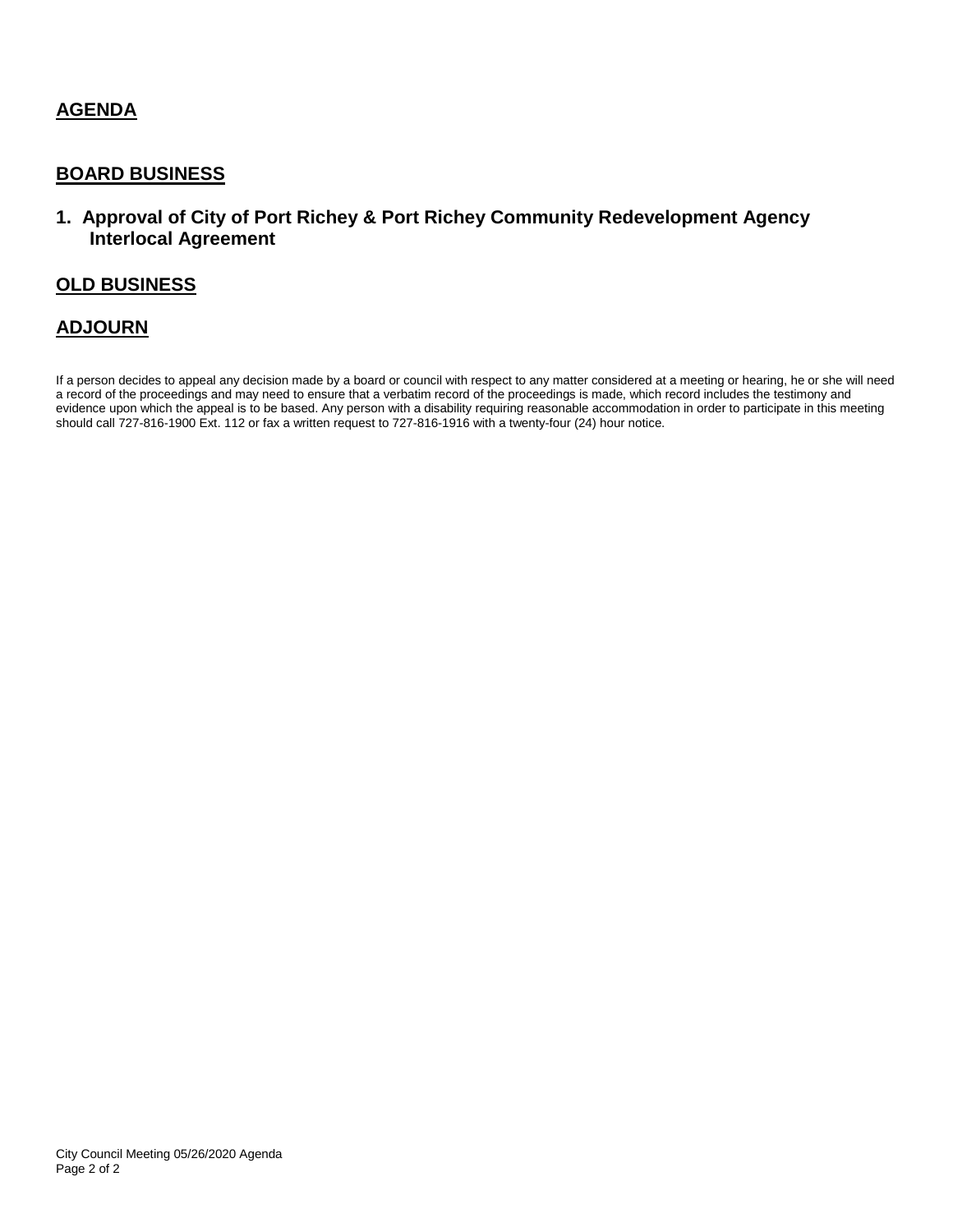

#### **Community Redevelopment Agency Meeting Tuesday, April 28, 2020 - 7:30 PM**

# **MINUTES**

**CALL TO ORDER** - Chairman Scott Tremblay

**PLEDGE OF ALLEGIANCE** - Chairman Scott Tremblay

**ROLL CALL** - City Clerk, Sal Licari

## **PRESENT**

Chairman Scott Tremblay - In Council Chambers Member William Dittmer - Communications Media Technology (CMT) Member Jennie Sorrell - CMT Member Todd Maklary - CMT Member Tom Kinsella - In Council Chambers

## **APPROVE BOARD MINUTES**

No Minutes to approve at the 04.28.20 Community Redevelopment Agency Meeting.

## **COMMENTS FROM THE GENERAL PUBLIC**

No one from the general public signed up to speak at the 04.28.20 CRA Meeting.

#### **COMMENTS FROM THE BOARD**

There were no general comments from the CRA Board.

#### **AGENDA**

## **AGENCY BUSINESS**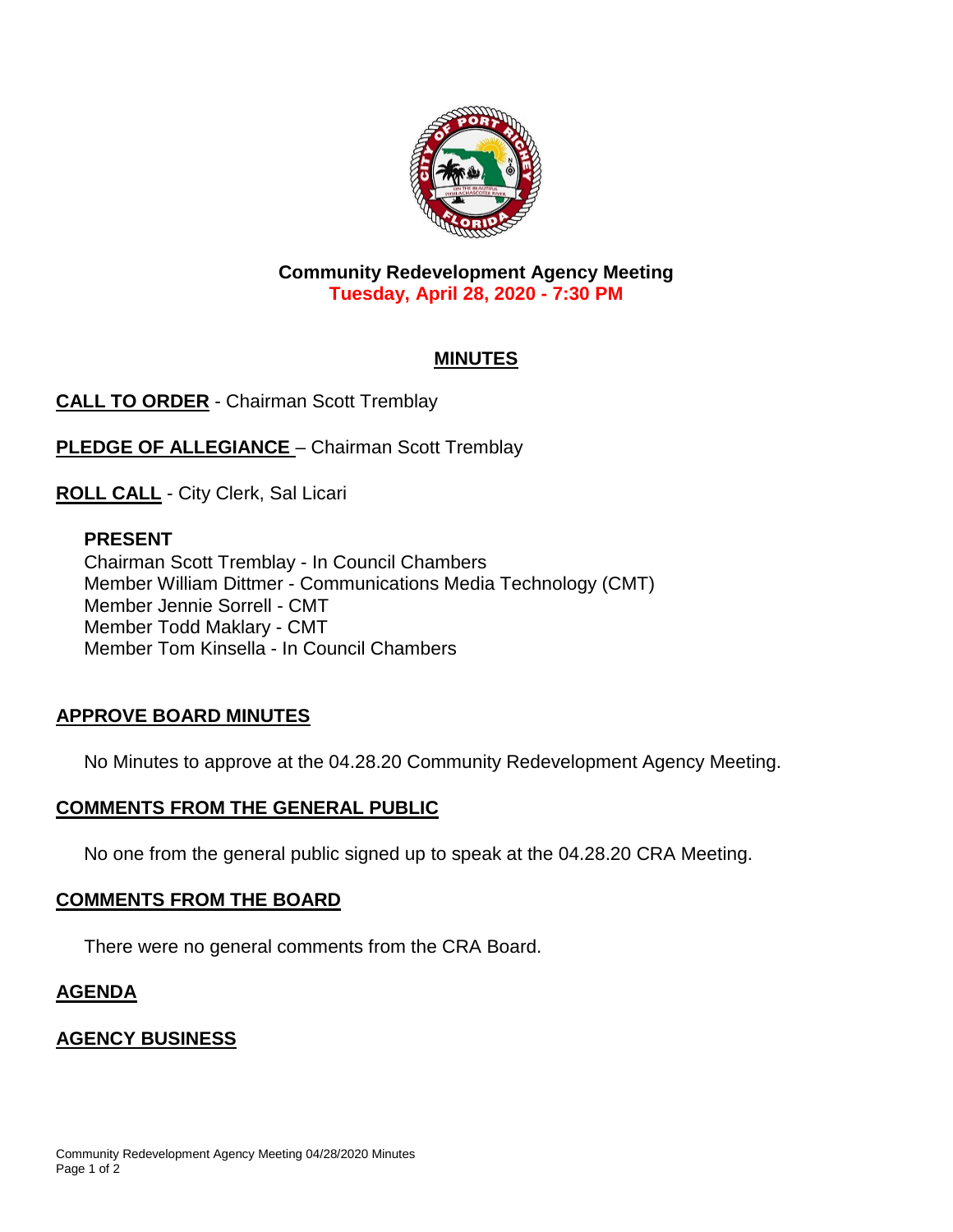#### **1. Modifications to Residential Grant Program**

The City Manager presented to the Community Redevelopment Agency Board to discuss modifications to the City's Residential Grant Program. The CRA Board allocated \$50,000.00 for the City's Residential Grant Program in the CRA Fund. Since October 1, 2019, there have been a total of 10 grants issued. Currently, there is a balance of \$40,000.00 remaining in the program budget. The CRA Board discussed the possibility of using the remainder of the grant to assist small businesses and homeowners during the COVID-19 outbreak financially. Chairman Tremblay favored the idea but voiced concerns that there are not enough funds. Member Dittmer inquired how many companies in the City. The City Manager replied that there are approximately two hundred small businesses.

Chairman Tremblay recommended to the CRA Board to allow commercial businesses to apply for grant dollars to improve the business storefronts. Member Maklary agreed to the recommendation, and that CRA dollars should be used to fight blight. Member Maklary suggested to the CRA Board to consider utilizing another City outlet besides the CRA fund to assist homeowners and businesses. Member Sorrell stated the grant was created for residents that could not afford to make improvements. Member Kinsella suggested changing the grant allotment to \$1,500. The City Manager reported to the Board that the grant is a matching grant and to tread carefully due to the upcoming CRA audit from the State. Chairman Tremblay suggested tabling the discussion for a later time. The Board concurred with the Chairman's suggestion. The Board instructed the City Manager to reevaluate the amounts of the grant and have a presentation for a later date.

## **ADJOURN**

Chairman Tremblay adjourned the 04.28.20 Community Redevelopment Agency Meeting.

**Submitted By:**

**Approved By:**

\_\_\_\_\_\_\_\_\_\_\_\_\_\_\_\_\_\_\_\_\_\_\_\_\_\_\_\_\_\_\_\_\_\_\_\_

\_\_\_\_\_\_\_\_\_\_\_\_\_\_\_\_\_\_\_\_\_\_\_\_\_\_\_\_\_\_\_\_\_\_\_\_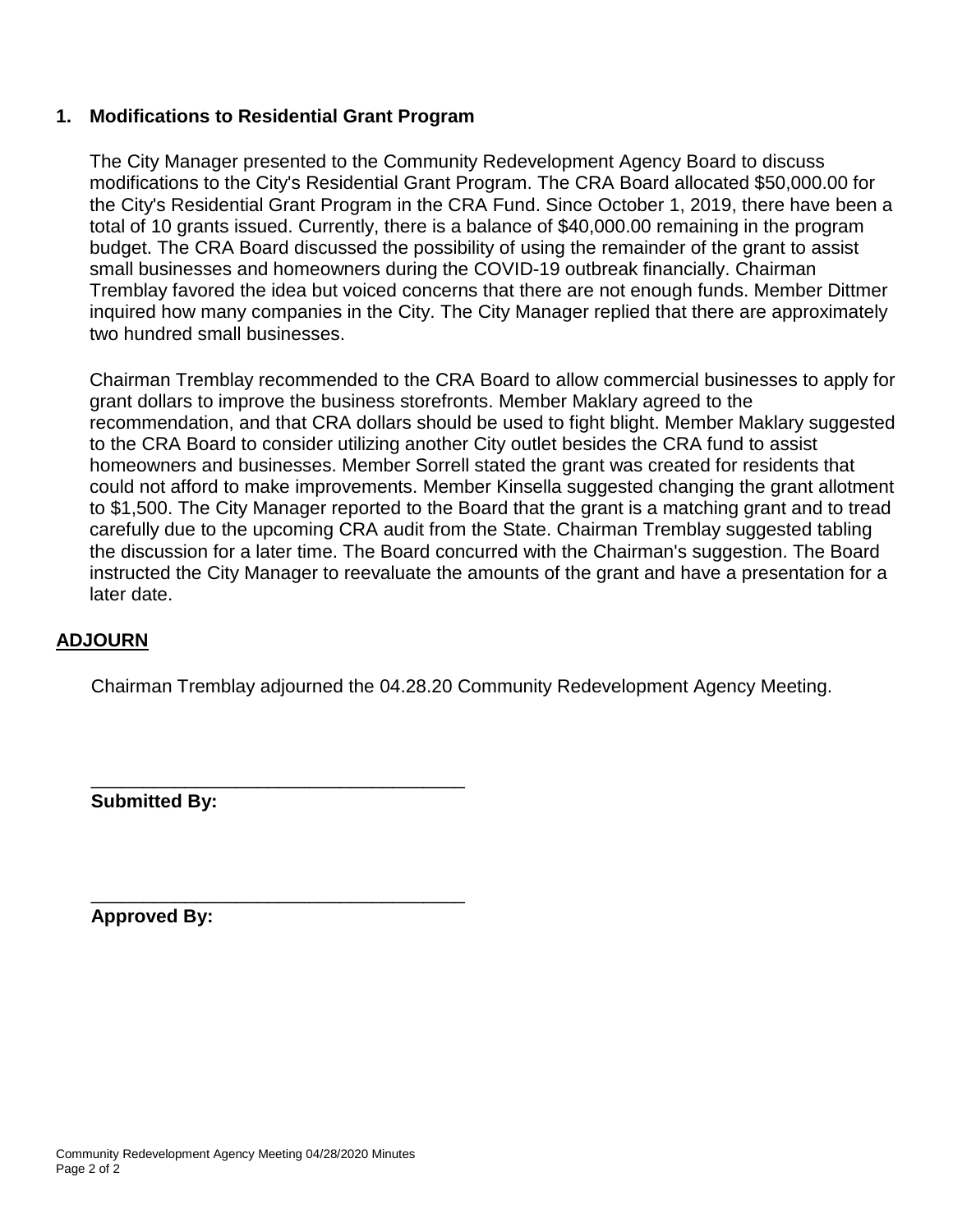# **INTERLOCAL AGREEMENT BETWEEN THE CITY OF PORT RICHEY, FLORIDA AND THE**

#### **PORT RICHEY COMMUNITY REDEVELOPMENT AGENCY**

 **THIS INTERLOCAL AGREEMENT** (hereinafter referred to as "Interlocal Agreement") is entered into this day of September 2020, between the City of Port Richey, Florida, a political subdivision of the State of Florida, and the Port Richey Community Redevelopment Agency, (hereinafter referred to as "CRA") a public body created pursuant to Chapter 163 Florida Statutes.

 **WHEREAS**, the City found conditions of blight existed in one or more areas of the City and designated the entire City as a Community Redevelopment Area pursuant to F.S. 163.356; and

 **WHEREAS**, the City of Port Richey enacted an Ordinance that created a Redevelopment Trust Fund for the Community Redevelopment Area pursuant to F.S. 163.387 in which it has each year since it was created (with one exception set forth below) deposited an amount equal to 95% of the difference between the amount of ad valorem taxes levied by the City in the CRA and the amount equal to that which would have been collected in that CRA area prior to the creation of the Redevelopment Trust Fund (each such amount being hereinafter referred to as "Statutory Increment Revenue"); and

 **WHEREAS**, the City's boundaries are identical to the boundaries of the CRA and which the City of Port Richey levies an ad valorem tax within its boundaries and contributes to the Statutory Increment Revenues to the CRA's Community Redevelopment Trust Fund; and

 **WHEREAS**, pursuant to an Interlocal Agreement between the City of Port Richey and the CRA dated August 12, 2008, the City of Port Richey and the CRA agreed it was in the interest of both the City of Port Richey and the CRA that an amount equal to 3.27% of the Statutory Increment Revenues be paid to the CRA Community Trust Fund to ensure the provision of general government services to the City and the CRA is in the best interests of both parties to this Interlocal Agreement; and

 **WHEREAS**, the City of Port Richey and the CRA has again decided that it is in the best interest of both parties to this Interlocal Agreement that the amount of the Statutory Increment Revenue be limited to an amount less than the 95%; and

 **NOW, THEREFORE**, in consideration of the mutual understanding and covenants set forth herein, and other good and valuable consideration, the receipt of sufficiency of which is hereby acknowledged by the City of Port Richey and the CRA agree as follows:

 1. The recitals stated above are true and correct, and by this reference, are incorporated into and form a material part of this Interlocal Agreement.

 2. This Interlocal Agreement has been duly authorized by the appropriate official bodies of the City of Port Richey and the CRA.

 3. Beginning with the fiscal year beginning October 1, 2020 (ending September 30, 2021), the City of Port Richey will not deposit or cause to be deposited any money for the Statutory Increment Revenue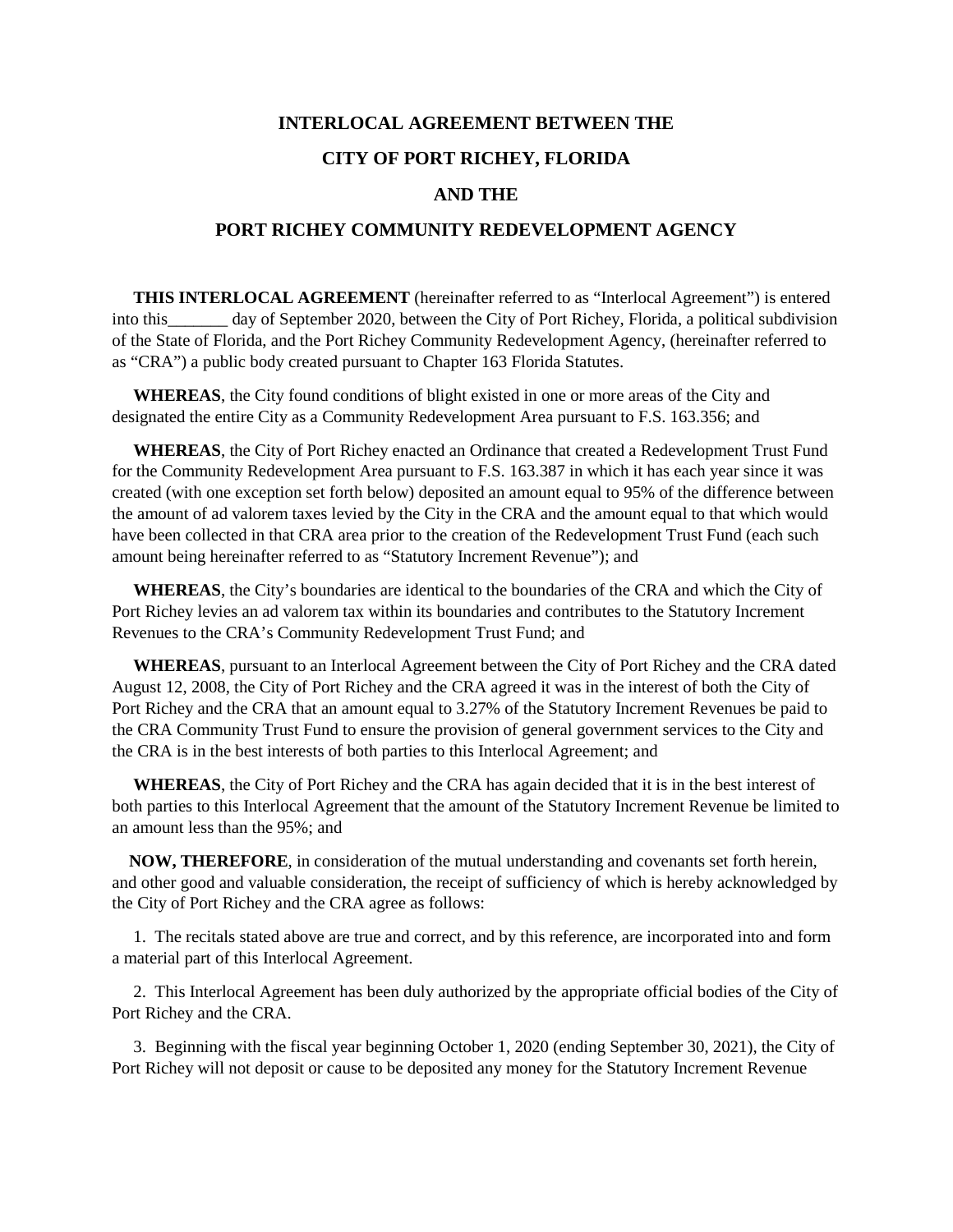generated with the Community Redevelopment Area and shall retain 100% of the Statutory Increment Revues generated within the Community Redevelopment Area.

 4. The City of Port Richey shall retain all of the Statutory Increment Revenues generated within the Community Redevelopment Area to be used for such public purposes as shall be determined from time to time by the City of Port Richey for municipal purposes.

 5. This Agreement shall be construed as superseding, altering, or amending the conditions and terms of any other Interlocal Agreement, Ordinance or Resolution of the City of Port Richey pertaining to the calculation of Statutory Increment Revenues to be deposited in the Redevelopment Trust Fund by the City of Port Richey. This Interlocal Agreement shall become effective upon the signing of the Agreement by the parties hereto.

**IN WITNESS WHEREOF**, the parties hereto have duly executed this Agreement on the dates shown set forth above.

#### **CITY OF PORT RICHEY, FLORIDA**

By: \_\_\_\_\_\_\_\_\_\_\_\_\_\_\_\_\_\_\_\_\_\_\_\_\_\_ Approved as to form and legality:

Scott Tremblay, Mayor

\_\_\_\_\_\_\_\_\_\_\_\_\_\_\_\_\_\_\_\_\_\_\_\_\_\_\_\_\_\_\_\_

Attest: \_\_\_\_\_\_\_\_\_\_\_\_\_\_\_\_\_\_\_\_\_\_\_\_\_\_\_

James Mathieu Esq. City Attorney

Sal Licari, City Clerk

THE STATE OF FLORIDA )

CITY OF PORT RICHEY)

The foregoing instrument was acknowledged before me this \_\_\_\_\_\_day of September 2020 by SCOTT TREMBLAY, as the Mayor of the City Council of the City of Port Richey and SAL LICARI, as the City Clerk to the City Council of the City of Port Richey, who has acknowledged that they executed same on behalf of the City of Port Richey, Florida and that each was authorized to do so. Each is personally known to me or has produced \_\_\_\_\_\_\_\_\_\_\_\_\_\_\_as identification

 $\overline{\phantom{a}}$  , and the contract of the contract of the contract of the contract of the contract of the contract of the contract of the contract of the contract of the contract of the contract of the contract of the contrac

In witness whereof, I hereunto set my hand and official seal.

Notary Public, State of Florida